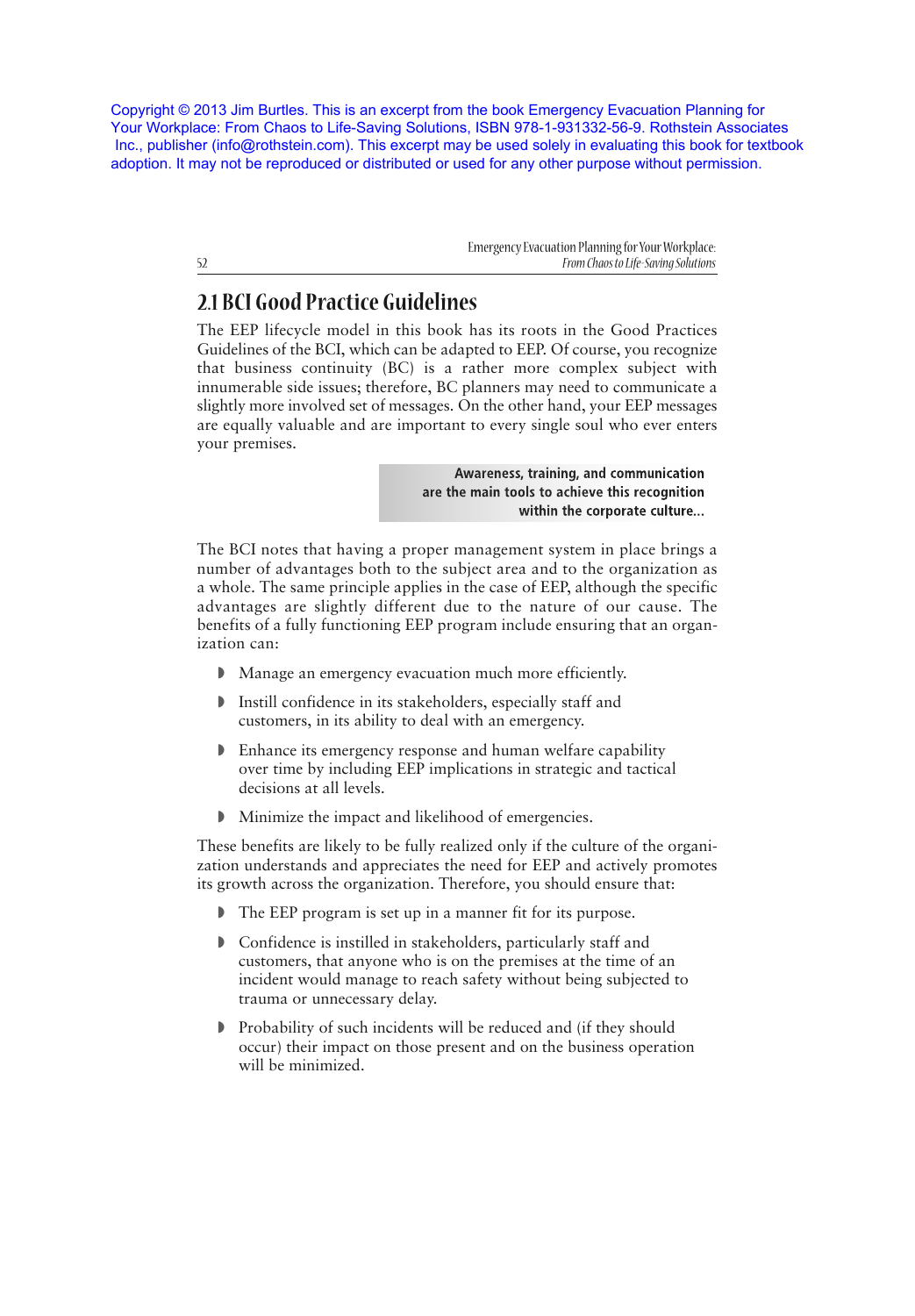| An Aware and Prepared Corporate Culture | Phase 2 |  |
|-----------------------------------------|---------|--|
|-----------------------------------------|---------|--|

Awareness, training, and communication are the main tools to achieve this recognition within the corporate culture; these tools need to be used on a regular and ongoing basis. Throughout the program you have to consider the "What's in it for me?" factor. Without a perceived personal benefit, most people tend to ignore or forget much of the information with which they are bombarded daily in the world of mass communication. Other phases of the planning lifecycle have an identifiable beginning, middle, and end. In contrast, maintaining awareness, as part of the organization's culture, will be an ongoing project.

> **One of the early messages or lessons will be making everyone aware of the new EEP policy (from Phase 1 of this process) and its implications.**

## **2.1.1 What is the message?**

A natural question might be: If we don't yet have an EEP, what is the content of the "training" at this point in the process? That's a good question. At the beginning, you will be talking about work in progress; the emphasis will be on awareness and a review of current practices and policies. The company may have in place some emergency procedures and supplies, sufficient to comply with minimum legal requirements. Procedures and supplies may include regular fire drills, some fire extinguishers, some first aid supplies, and fire exits with appropriate signage. Therefore, of necessity, your initial messages will be simple and contain a limited amount of information. Your purpose will be to announce your presence and make your audience aware of the benefits to the workforce of your policy and plans. One of the early messages or lessons will be making everyone aware of the new EEP policy (from Phase 1 of this process) and its implications. Remember that this training will consist of a series of lessons. As in any other training course, you will start out with basic information and build upon their knowledge gradually. In this case, you will also be learning as the program grows and develops.

Gradually, as you move forward with your investigations, you will have more concrete information to communicate to your audience. During this initial awareness phase, you will begin the education process with some basic knowledge and a few facts. As you progress through subsequent phases you will be building up from that knowledge base and adding to it in order to ensure that certain emergency behaviors become an integral part of the culture.

## **2.1.2 Training as an Ongoing Requirement**

Training will be required as part of the ongoing requirements for employees. Thus, it will change and gain more detail as your project proceeds. At key points during the subsequent phases of the methodology, you will be adding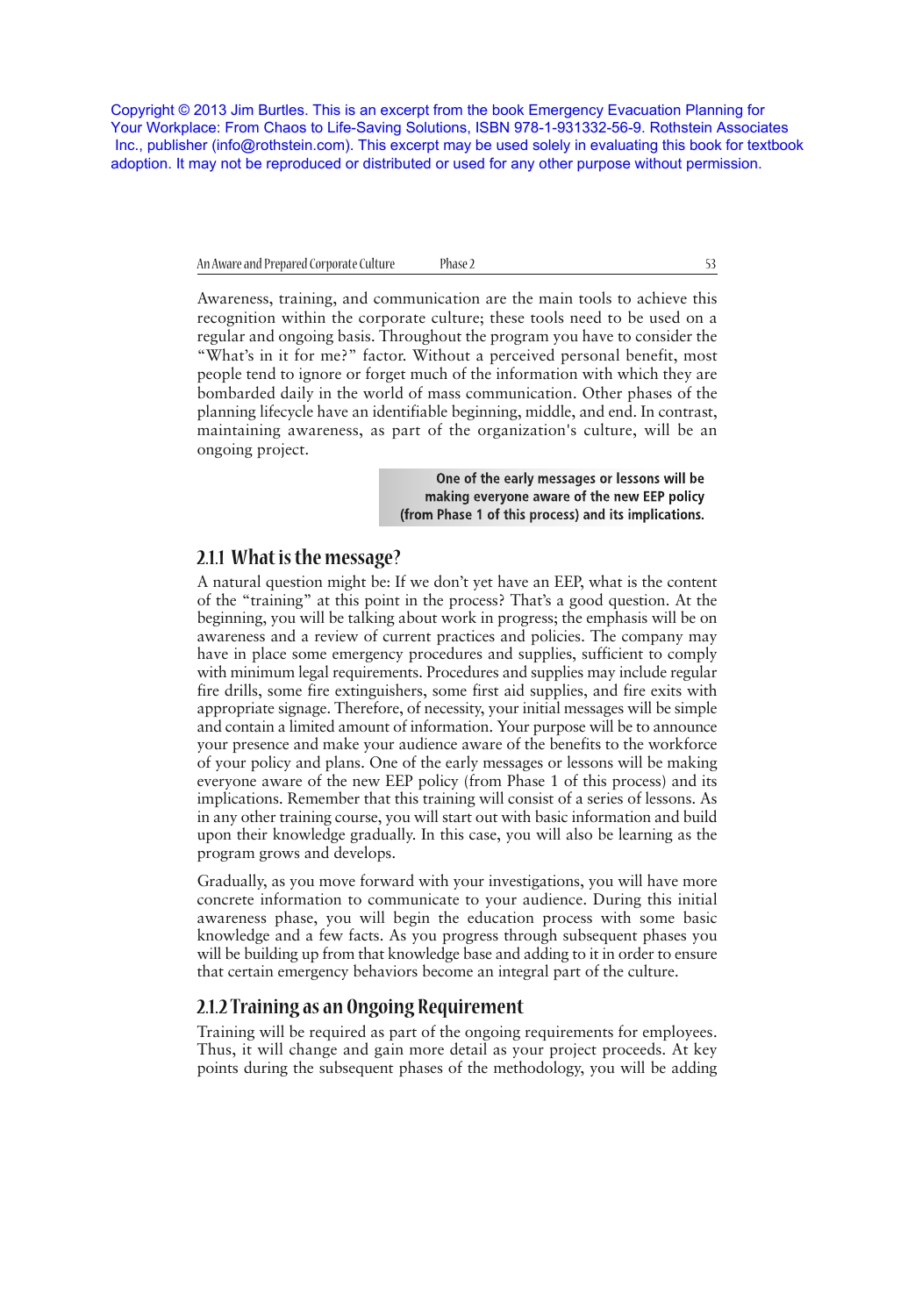Phase 2 **Embed EEP Into An Aware and Prepared Corporate Culture** 55

## **2.2 Developing the Training Program**

Before you embark on any sort of training program, you have to establish just what this program is supposed to achieve. You need to put into practice the same plan-do-check-act model that we outlined in Phase 1 – although in this case your starting point should be the check stage. You need to establish what your audience members already know about the subject and compare this with what you have determined that they need to know. This is what is known in the trade as a training needs analysis.

**Plan:** The *plan* stage of this training program is the point at which you figure how, when, and where you are going to deliver the training. If your organization has some sort of regular training program in place already, then you should tap into that and use the resources, tools, and skills of the existing training to plan and deliver your EEP training and awareness program. On the other hand, you may need to start from scratch, which means you have to become embroiled in the planning aspect of this program.

It doesn't need to be a massive research project, but you will need to ask a number of those to be trained what they know about the subject, what they think they ought to know, and how they think this knowledge level might be achieved. I always think it is a smart move to get those to be trained to help design the course material and develop the objectives. This participation ensures you get their buy-in and also means the training will cover the subject from their perspective and at their pace. Of course, you have to retain a degree of control and make sure that the outcome is a sensible and rational training plan; sometimes you have to take some of their comments or suggestions with a pinch of salt, especially where there may be hidden motives or a misunderstanding about some aspect of the subject.

There are two main areas of consideration in this training program.

- 1. For most, if not all, of the people who spend time on the premises in question, the principal concern will be getting the message across that specific emergency evacuation plans are in place, or under development. This audience needs to know the detail of the basic procedures, be reminded from periodically of the planned exit and escape routes, and be instructed about what is expected of them when they eventually reach the safe assembly areas.
- 2. The second area of consideration when putting together an EEP training program will be addressed to those who have special needs or interests beyond that of the population at large. Here I am thinking of those who will need to play an active role in the evacuation procedures or anyone who may need or want to be involved in the development or customizing of plans to suit particular individuals, groups, or areas.